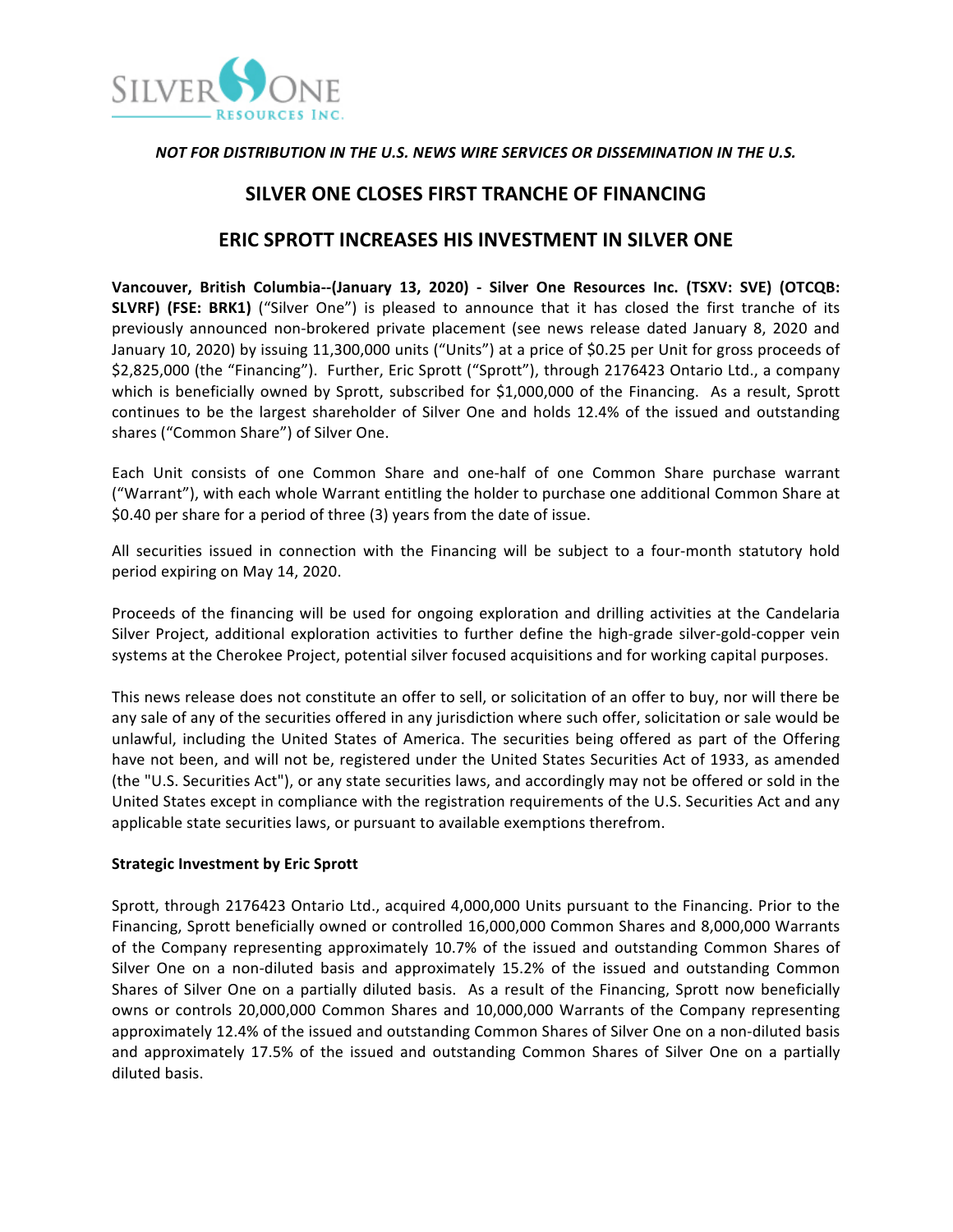

The Units were acquired by Sprott for investment purposes. Mr. Sprott has a long-term view of the investment and may acquire additional securities of Silver One including on the open market or through private acquisitions or sell securities of Silver One including on the open market or through private dispositions in the future depending on market conditions, reformulation of plans and/or other relevant factors. 

A copy of Sprott's early warning report will appear on Silver One's profile on SEDAR and may also be obtained by calling Mr. Sprott's office at (416) 945-3294 (200 Bay Street, Suite 2600, Royal Bank Plaza, South Tower, Toronto, Ontario M5J 2J2).

#### **About Silver One**

Silver One is focused on the exploration and development of quality silver projects. The Company holds an option to acquire a 100%-interest in its flagship project, the past-producing Candelaria Mine located in Nevada. The Company is currently conducting metallurgical tests to determine the best methods for and potential recoveries of silver from the historic leach pads. Additional opportunities lie in previously identified high-grade silver intercepts down-dip and potentially increasing the substantive silver mineralization along-strike from the two past-producing open pits.

The Company has staked 636 lode claims and entered into a Lease/Purchase Agreement to acquire five patented claims on its Cherokee project located in Lincoln County, Nevada, host to multiple silvercopper-gold vein systems, traced to date for over 16 km along-strike.

In addition, the Company also holds a 100% interest in three significant silver assets located in Mexico – Peñasco Quemado, Sonora; La Frazada, Nayarit; and Pluton, Durango.

### For more information, please contact:

Silver One Resources Inc. Gary Lindsey Phone: (720) 273-6224 Email: gary@strata-star.com

#### **Forward-Looking Statements**

Information set forth in this news release contains forward-looking statements that are based on assumptions as of the date of this news release. These statements reflect management's current estimates, beliefs, intentions and expectations. They are not guarantees of future performance. Silver One cautions that all forward looking statements are inherently uncertain and that actual performance may be affected by a number of material factors, many of which are beyond Silver One's control. Such factors include, among other things: risks and uncertainties relating to Silver One's limited operating history, ability to obtain sufficient financing to carry out its exploration and development objectives on its mineral properties, obtaining the necessary permits to carry out its activities and the need to comply with environmental and governmental regulations. Accordingly, actual and future events, conditions and results may differ materially from the estimates, beliefs, intentions and expectations expressed or implied in the forward-looking information. Except as required under applicable securities legislation, Silver One undertakes no obligation to publicly update or revise forward-looking information.